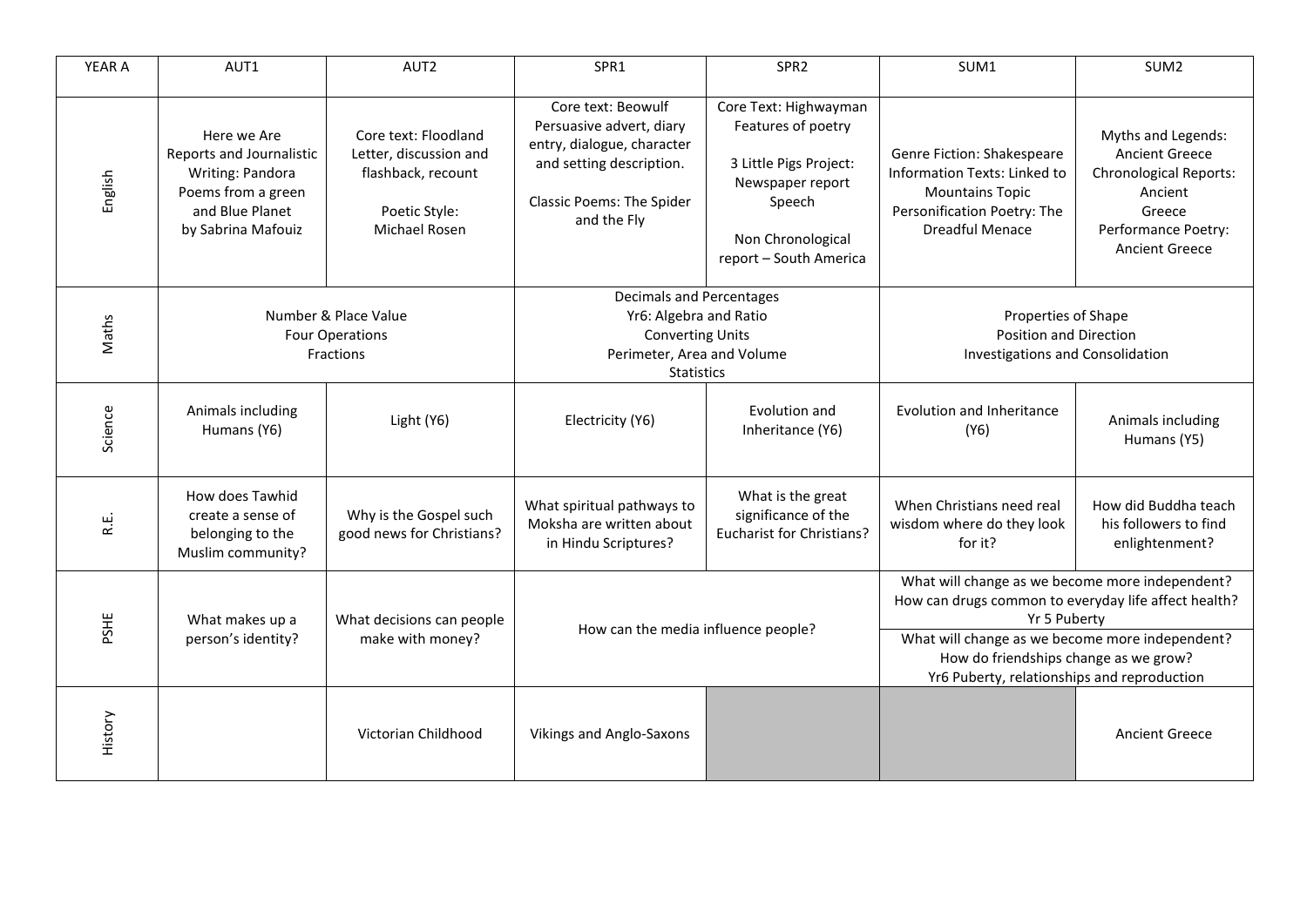| Geography  | Marvellous Maps!                               |                                                                        |                                                    | South America                                               | Mountains                                                    |                                                    |
|------------|------------------------------------------------|------------------------------------------------------------------------|----------------------------------------------------|-------------------------------------------------------------|--------------------------------------------------------------|----------------------------------------------------|
| Art        | Drawing (Y5)<br>Hundertwasser<br>drawings      |                                                                        | Textiles (Y6)<br>Linear Structure                  |                                                             | Paintings (Y5)<br>Layered surface and dots                   |                                                    |
| 5          |                                                | Design, make and evaluate<br>a product (textiles):<br>Felt phone cases |                                                    | Design, make and<br>evaluate a product:<br>Automata Animals |                                                              | Cooking and nutrition:<br>Global food - Greek link |
| <b>MFL</b> | Des animaux au zoo<br>or<br>Un monstre aimable |                                                                        | Le pique-nique<br>or<br>Une famille de super héros |                                                             | Moi et mes animaux<br>or<br>Je suis super héros/superhéroine |                                                    |
| 뿐          | Swimming<br>Basketball                         | Swimming<br>Dance                                                      | Badminton<br>Gymnastics                            | Yoga<br>Tag Rugby                                           | Athletics<br>Cricket                                         | Golf<br>Tennis                                     |
| Computing  | My Online Life (Y5)                            | Crossy Roads (Y6)                                                      | Solve IT Club (Y6)                                 | Music Composer (Y5)                                         | <b>STEAM Challenges (Y5)</b>                                 | AR Games (Y5)                                      |
| Music      | Livin' on a prayer                             | Classroom Jazz 2                                                       | The Fresh Prince                                   |                                                             | You've got a friend                                          | Summer performance                                 |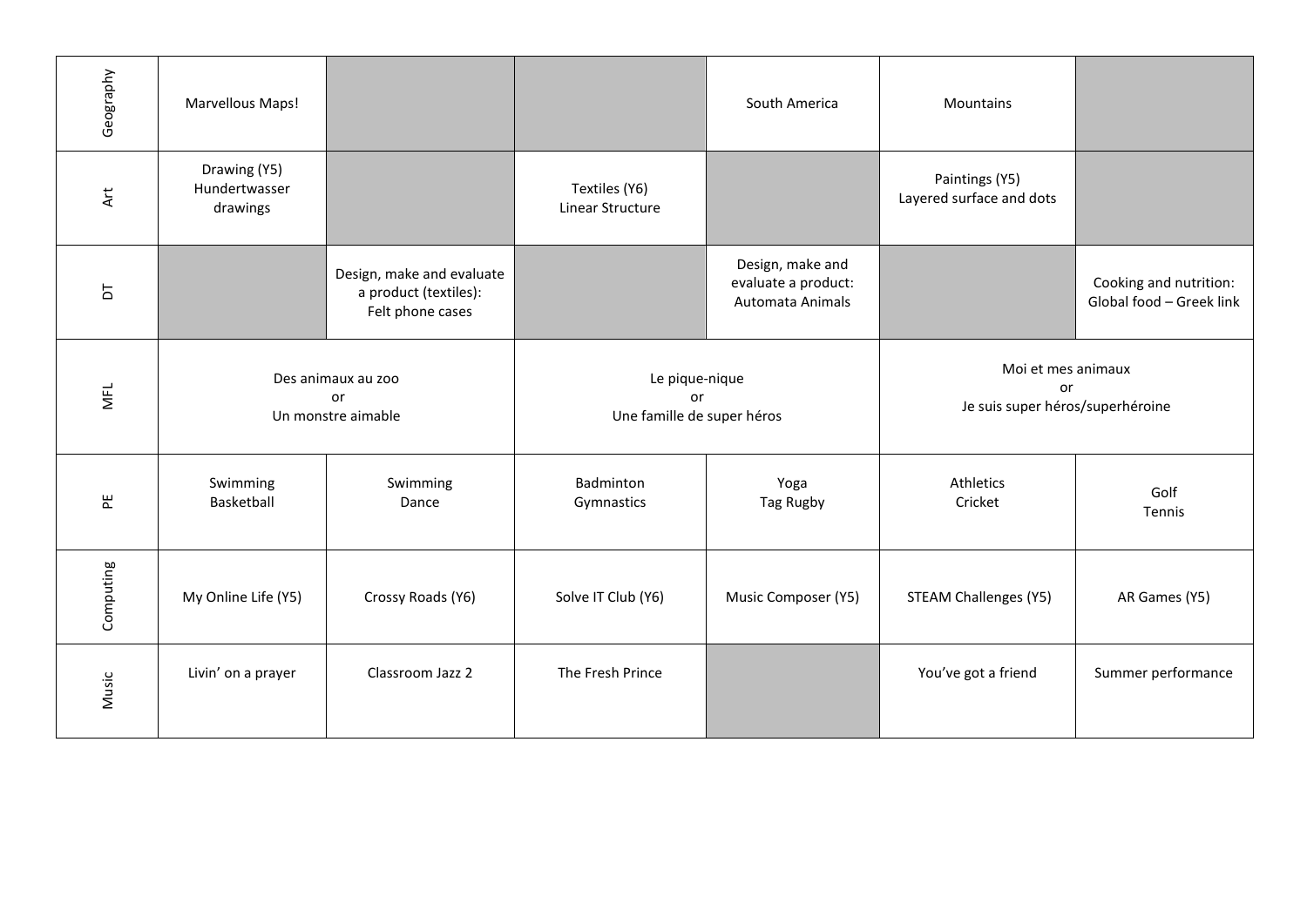| YEAR B    |                                                                                                               | AUT1 | AUT2                                                                                                                                       | SPR1                                                                                      | SPR <sub>2</sub>                                                                                                                                                                                                                                                   | SUM1                                                                                  | SUM <sub>2</sub>                                                                                                                                   |
|-----------|---------------------------------------------------------------------------------------------------------------|------|--------------------------------------------------------------------------------------------------------------------------------------------|-------------------------------------------------------------------------------------------|--------------------------------------------------------------------------------------------------------------------------------------------------------------------------------------------------------------------------------------------------------------------|---------------------------------------------------------------------------------------|----------------------------------------------------------------------------------------------------------------------------------------------------|
| English   | Core text:<br>The Princess Blankets<br>Narrative/recounts<br>Choral or Performance<br>poems: Revolting Rhymes |      | Classic Fiction: Goodnight Mr<br>Tom/Carries War<br>Instructions and<br>Explanations: WW2 related<br>recipes/rationing<br>Christmas Poetry | Core text: Holes<br>Persuasive writing,<br>advertisement, debate.<br>Narrative: Alma      | Tales from other Cultures:<br>Just So Stories<br>Non-Chronological reports<br>and journalistic writing:<br>Tuesday<br>Classic Poems: Tyger                                                                                                                         | Drama and Playscripts:<br>Shakespeare<br>Non-Chronological<br>reports: Coasts         | <b>Biographies and</b><br>Autobiographies: Roald<br>Dahl<br><b>Recounts: Titanic</b><br>Passenger<br>Power of Imagery:<br>Linked to topic learning |
| Maths     | Number & Place Value<br><b>Four Operations</b><br><b>Fractions</b>                                            |      | Decimals and Percentages<br>Yr6: Algebra and Ratio<br><b>Converting Units</b><br>Perimeter, Area and Volume<br><b>Statistics</b>           |                                                                                           | Properties of Shape<br><b>Position and Direction</b><br><b>Investigations and Consolidation</b>                                                                                                                                                                    |                                                                                       |                                                                                                                                                    |
| Science   | Properties and changes of<br>materials (Y5)                                                                   |      | Forces (Y5)                                                                                                                                | Earth and Space (Y5)                                                                      |                                                                                                                                                                                                                                                                    | All Living Things -<br>Lifecycles (Y5)                                                | All Living Things -<br>Classification (Y6)                                                                                                         |
| نيا<br>غ  | How do Christians show<br>their belief that Jesus is God<br>incarnate?                                        |      | How do Christians try to<br>capture the mystery of God<br>as Trinity?                                                                      | How do questions about<br><b>Brahman and Atman</b><br>influence the way a Hindu<br>lives? | Should believing in<br>resurrection change how<br>Christians view life and<br>death?                                                                                                                                                                               | What is holiness for<br>Jewish people: a place,<br>time, object or something<br>else? | Why do Humanists say<br>happiness is the goal of<br>life?                                                                                          |
| PSHE      | How can we keep healthy as we grow?                                                                           |      | How can we help in an<br>accident or emergency?                                                                                            | What jobs would we like?                                                                  | What will change as we become more independent?<br>How can drugs common to everyday life affect<br>health? Yr 5 Puberty<br>What will change as we become more independent?<br>How do friendships change as we grow?<br>Yr6 Puberty, relationships and reproduction |                                                                                       |                                                                                                                                                    |
| History   |                                                                                                               |      | Battle of Britain WW2                                                                                                                      | Early Islamic Civilisation                                                                |                                                                                                                                                                                                                                                                    |                                                                                       | Titanic                                                                                                                                            |
| Geography | Our Changing World                                                                                            |      |                                                                                                                                            |                                                                                           | North America                                                                                                                                                                                                                                                      | Water World                                                                           |                                                                                                                                                    |